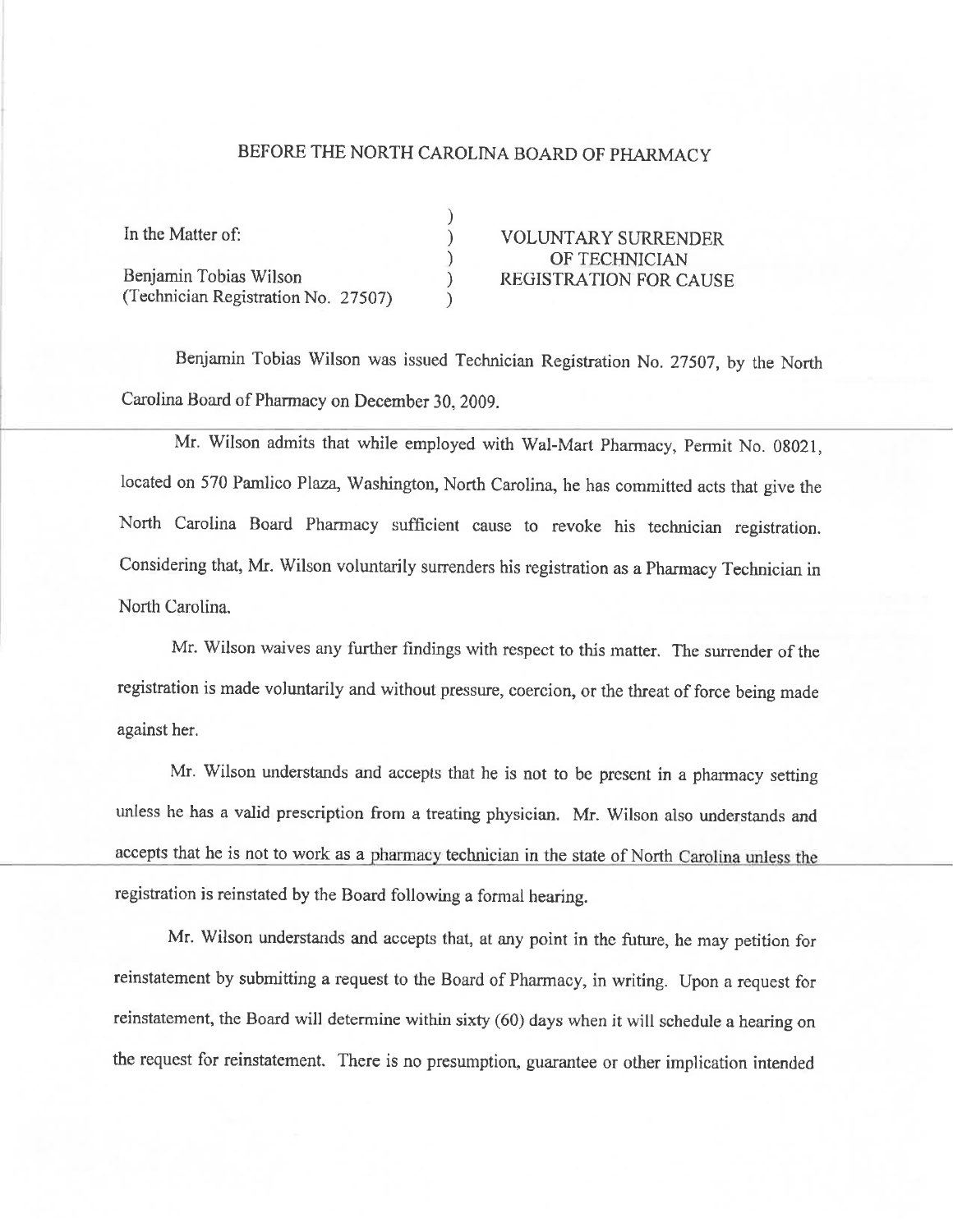within this document that the Board will reinstate the registration. The decision will be made by the Board based on consideration of all available evidence presented at a formal hearing before the Board. The registration will not be returned until and unless the Board issues a reinstatement order after any formal hearing.

This the  $30$  day of  $\frac{m}{x}$ , 2016. Renjamin Tebrias Wilson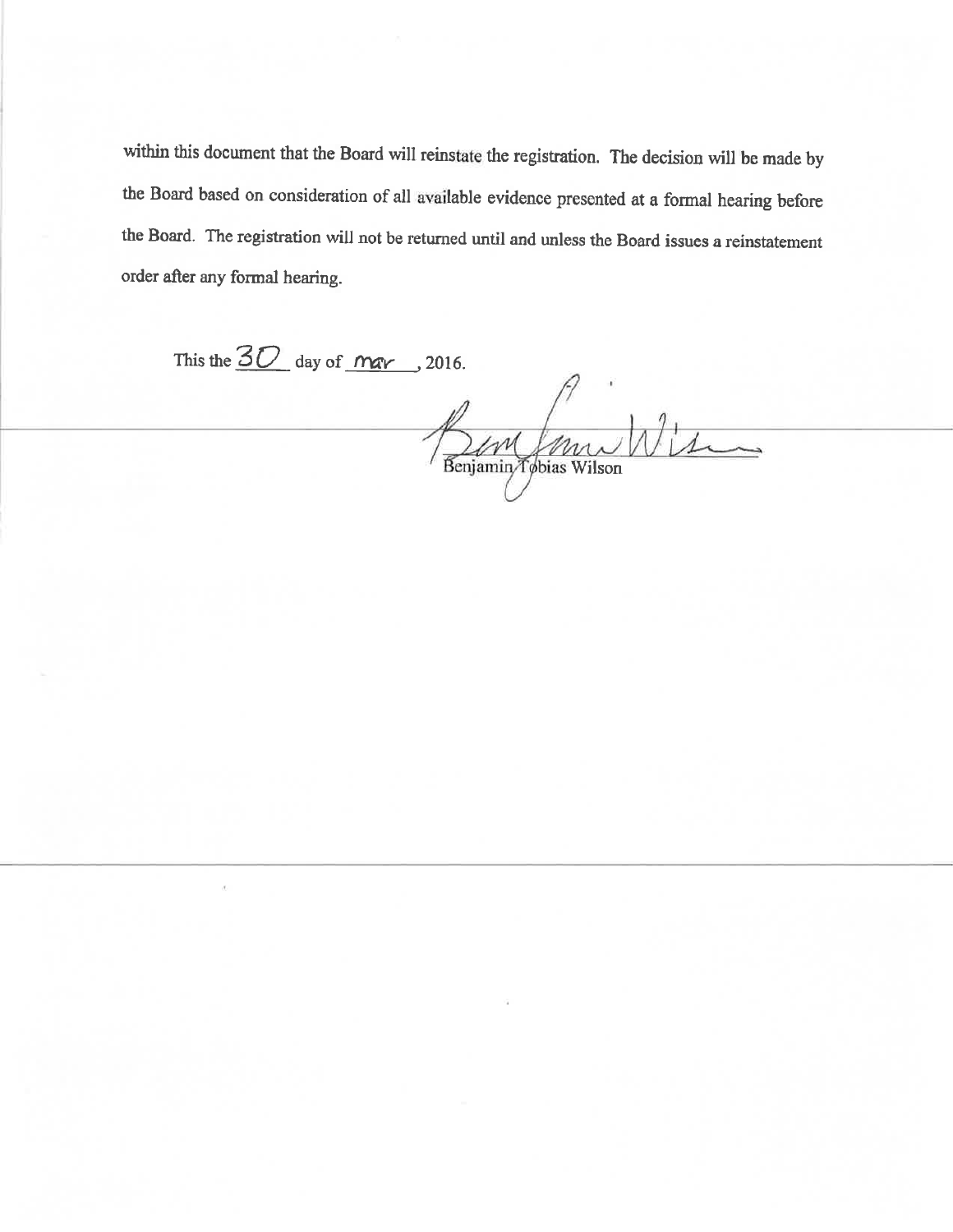## **CERTIFICATE OF SERVICE**

The undersigned hereby certifies that on the  $30$  day of  $M$   $\alpha$  the 2016 a copy of this Voluntary Surrender, Registration No. 27507, was served upon Respondent Benjamin Tobias Wilson.

Melinda Smith NC Board of Pharmacy Investigator/Inspector